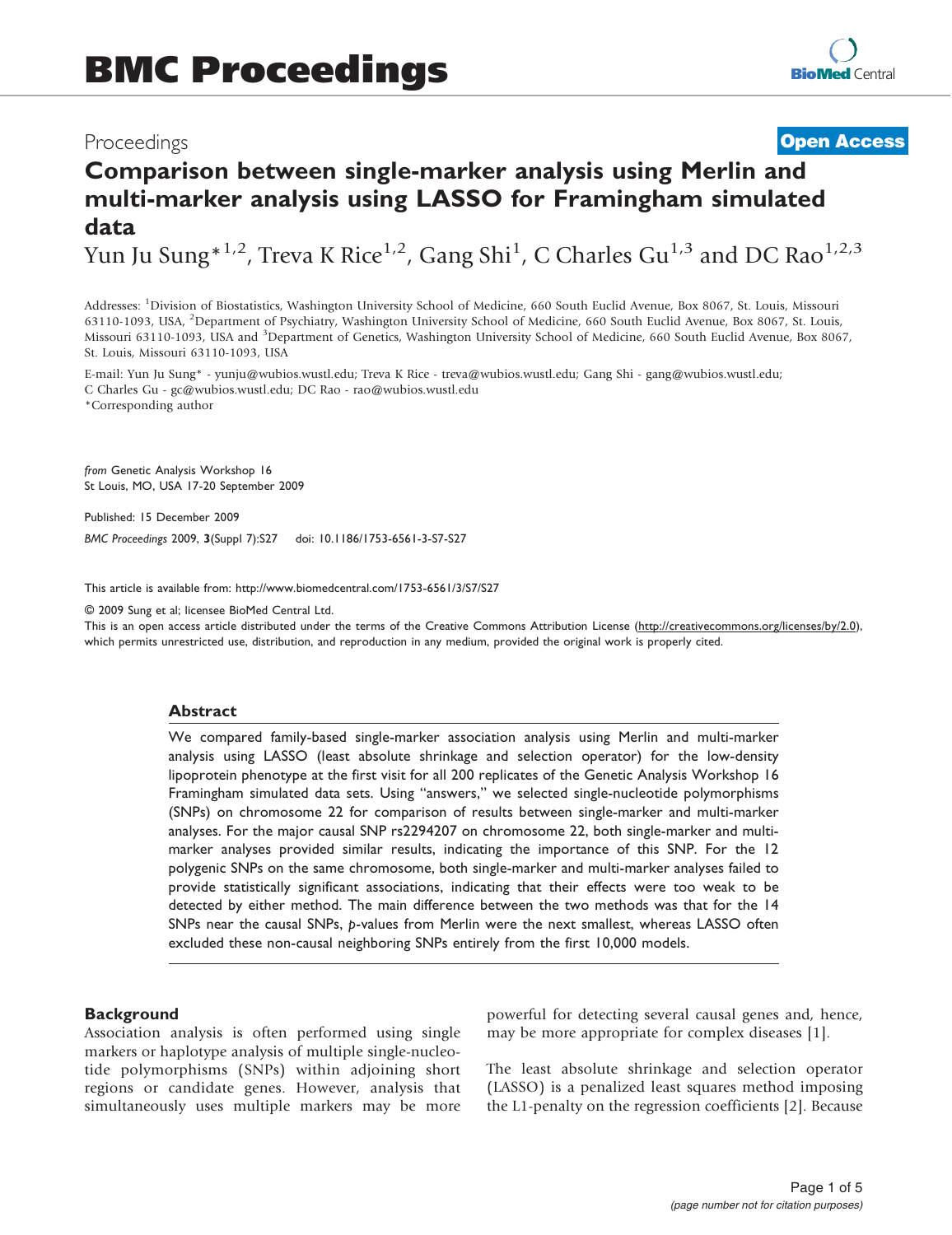this penalty induces shrinkage, prediction using LASSO is more reproducible than the regular multiple linear regression, in the case when there are more predictors than individuals (small  $n$  large  $p$ ). Compared with a regular multiple linear regression (ordinary least squares), LASSO can handle the multicollinearity resulting from the highly correlated markers. Moreover, due to the nature of the L1-penalty, many regression coefficients are exactly zero. Hence, LASSO does both shrinkage and automatic variable selection simultaneously, a form of parsimonious model selection.

Our main goal in this paper was to explore the performance of LASSO for SNP selection in association analysis. In particular, we compared the relative importance (ranks) of SNPs provided by LASSO to that of SNPs inferred by single-marker analysis.

## Methods

## Phenotypes and genotypes

We used the low-density lipoprotein (LDL) phenotype at the first visit for all 200 replicates of the Genetic Analysis Workshop 16 (GAW16) Framingham simulated data sets. This phenotype was adjusted for age, smoking, and diet separately for both sexes and then corrected for medication (HMG-CoA reductase inhibitors) [[3\]](#page-4-0). Because the GAW16 data set only contained individuals with genotypes, we created records for untyped parents as founder individuals. Because their actual relationship with other members in the same family ID was not provided, one extended family was often divided into multiple families: 1129 families with size ranging from 1 to 470 became 1920 families with size ranging from 1 to 72. Chromosome 22 included one major causal SNP and 12 polygenic SNPs that influenced the simulated LDL phenotype [[4](#page-4-0)]. To reduce the number of SNPs, we chose 5011 SNPs located between 23.28 Mb and 49.10 Mb, 0.1 Mb in each direction past the left and right influencing SNPs. We excluded SNPs with minor allele frequency (MAF) less than or equal to 0.003 (we wanted to include one polygenic SNP with MAF 0.004). The final data set for analysis consisted of 4589 SNPs and 6857 individuals.

#### Single-marker analysis using Merlin

For single marker analysis, we used Merlin [[5](#page-4-0),[6\]](#page-4-0). The family-based association test provided by Merlin has two advantages. First, missing genotypes (1.5% of all genotypes) were imputed, using flanking markers and family relationships, and incorporated in the association test. Second, unlike most family-based linkage and association programs, which do not provide results for data sets with mendelian inconsistent genotypes, the Merlin association test does provide results by ignoring families with mendelian inconsistent genotypes. Even

though this may not be an optimal way to handle genotype errors, it bypasses removing genotype errors, which can be tedious for data sets with large number of SNPs and large families. Linkage disequilibrium (LD) between the major causal SNP and other SNPs (measured by  $r^2$ ) was computed using R package genetics.

#### Multi-marker analysis using LASSO

For covariate-adjusted phenotype  $y_i$  and SNPs  $x_{i1},..., x_{ip}$  of

 $i^{\text{th}}$  individual, LASSO minimizes  $\sum_{i} (y_j - \mu - \sum_{j} \beta_j x_{ij})^2$ subject to  $\sum_i |\beta_j| \leq t$ . The LASSO solution path provides a sequence of models, from the simplest model including only an intercept (when  $t = 0$ ) to the most complex model including all SNPs as predictors (when t is very large). If a particular SNP becomes a predictor in the  $i<sup>th</sup>$  model, then that SNP tends to stay as a predictor for all bigger models, but this does not always happen. For ranking SNPs, we used this "entry" number that indicates when a particular SNP becomes a predictor in the LASSO solution path. For our analysis, we evaluated the first 10,000 models in the LASSO solution path, using R package lars [\[7\]](#page-4-0). We used Merlin to impute missing SNPs because lars requires each individual to have values for all predictors: removing individuals with partially missing SNPs would make use of only onetenth of the data. This also makes the data set more consistent with single-marker analysis.

## **Results**

#### Single-marker analysis using Merlin

[Figure 1A](#page-2-0) shows association test results for Replicate 1 of 200 simulated LDL phenotypes: results were consistent across all 200 Replicates ([Table 1\)](#page-2-0). The major causal SNP rs2294207 provided statistically significant association with p-value  $4.5 \times 10^{-19}$  for Replicate 1: for all 200 replicates, this SNP ranked 1.1 on average [\(Table 1](#page-2-0)) with p-values ranging from 6.9  $\times$  10<sup>-13</sup> to 1.6  $\times$  10<sup>-29</sup>. In Replicate 1, 14 SNPs near the major causal SNP (10 SNPs around 30.91 and 4 SNPs around 30.95) had  $p$ -values ranging from  $3.0 \times 10^{-8}$  to  $3.8 \times 10^{-19}$  ([Figure 1A\)](#page-2-0): these SNPs provided significant association across all 200 replicates ([Table 1\)](#page-2-0). Ranks of these neighboring SNPs were almost in the order of LD between them and the causal SNP. Out of 12 polygenic SNPs, the most significantly associated SNP was rs5765113 (p-value  $3.5 \times 10^{-5}$  ranking 20 for Replicate 1): for all 200 replicates, this SNP ranked 35.8 on average ([Table 1](#page-2-0)) with p-values ranging from  $5.7 \times 10^{-2}$  to  $7.9 \times 10^{-8}$ .

#### Multi-marker analysis using LASSO

[Figure 1B](#page-2-0) shows LASSO results for Replicate 1 of 200 simulated LDL phenotypes. For Replicate 1, the major causal SNP rs2294207 entered first in the LASSO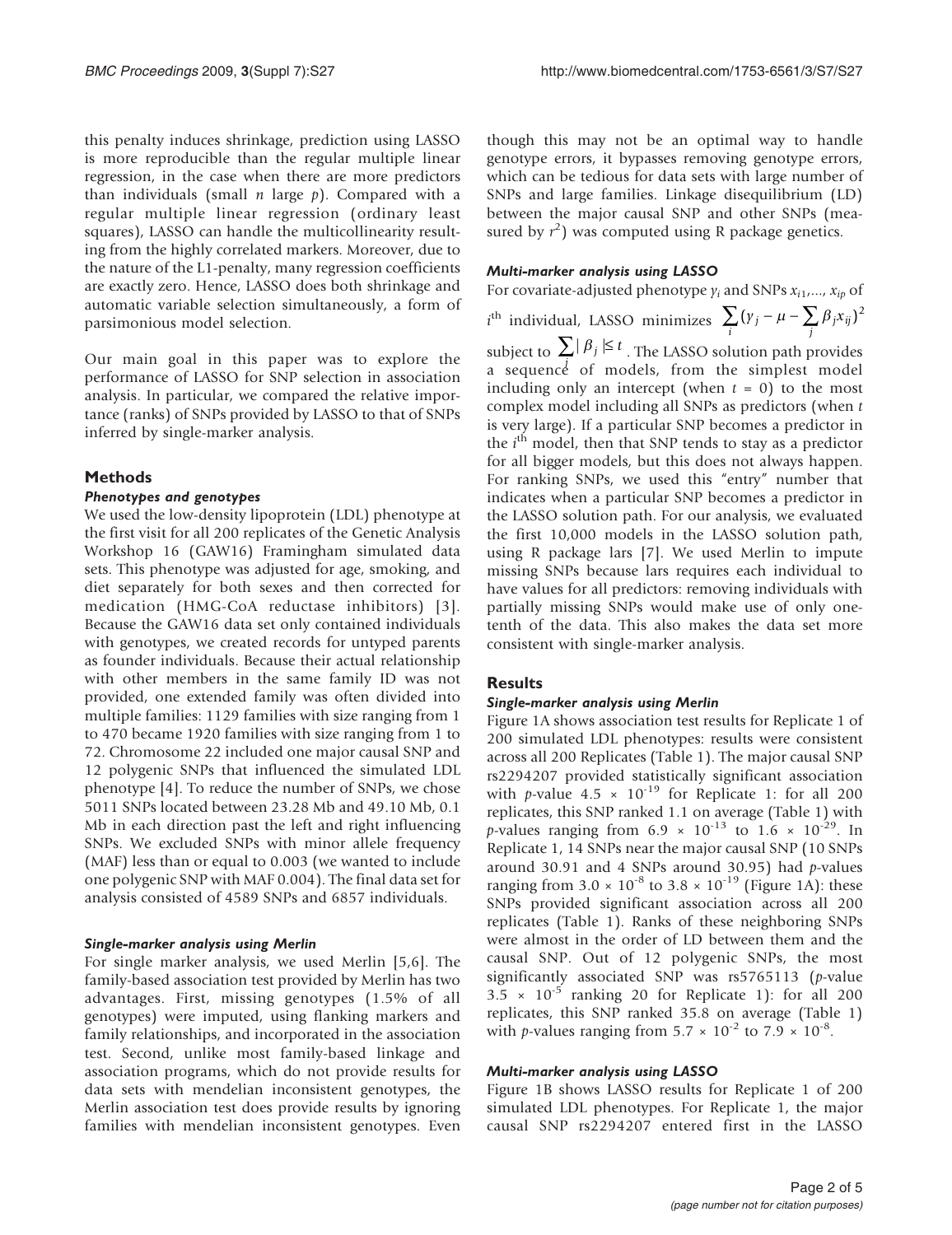<span id="page-2-0"></span>

## Figure 1

Association tests of 4589 SNPs on chromosome 22 for Replicate 1 of the simulated LDL phenotype. A, p-values from single-marker analysis using Merlin; B, entry numbers from multi-marker analysis using LASSO; C, comparison of ranks from Merlin and LASSO (correlation = 0.08). Red dots indicate 1 major causal SNP and 12 polygenic SNPs. Cyan points in A indicate 960 SNPs that were not in any of the first 10,000 models from LASSO.

Table 1: Summary statistics, based on Replicates 1 through 200, for 12 polygenic SNPs and SNPs near the major causal SNP rs2294207 (shown in red) in chromosome 22

|                |                |      | p-value from Merlin                  |                 |                                      |                       |                      | entry number from LASSO |                                               |        |      |       |                 |
|----------------|----------------|------|--------------------------------------|-----------------|--------------------------------------|-----------------------|----------------------|-------------------------|-----------------------------------------------|--------|------|-------|-----------------|
| <b>Markers</b> | Loc (Mb) $LDa$ |      | $E(p)^b$                             |                 | rank $E(p)^c$ E rank(p) <sup>d</sup> | Min.p                 | Max.p <sup>e</sup>   |                         | $E(e)$ rank $E(e)$ E rank(e) Min.e Max.e Out' |        |      |       |                 |
| rs131464       | 23.3948        | 0    | 0.075                                | 94              | 439.6                                | $1.1 \times 10^{-4}$  | 0.67                 | 1228                    | 205                                           | 954.5  | 56   | 8702  | $\Omega$        |
| rs133252       | 24.137         | 0    | 0.27                                 | 525             | 1345                                 | $7.9 \times 10^{-4}$  | 0.98                 | 1690                    | 466                                           | 1170   | 32   | 10001 | 4               |
| rs5752309      | 25.0701        | 0    | 0.066                                | 74              | 390.3                                | $6.6 \times 10^{-6}$  | 0.99                 | 1570                    | 398                                           | 915.6  | 31   | 10001 | $\mathbf{1}$    |
| rs1543335      | 33.5136        | 0    | 0.64                                 | 4457            | 3007.5                               | $5.2 \times 10^{-2}$  |                      | 6452                    | 3757                                          | 3113.3 | 445  | 10001 | 82              |
| rs17002034     | 39.3263        | 0    | 0.026                                | 36              | 184.2                                | $3.3 \times 10^{-6}$  | 0.48                 | 5127                    | 3167                                          | 2499.2 | 192  | 10001 | 71              |
| rs6519313      | 40.8828        | 0    | 0.14                                 | 198             | 743.2                                | $2.8 \times 10^{-4}$  | 0.95                 | 3431                    | 2009                                          | 2021.8 | 23   | 10001 | 20              |
| rs7364152      | 41.6466        | 0    | 0.15                                 | 212             | 785.2                                | $1.2 \times 10^{-4}$  | 0.85                 | 6747                    | 3873                                          | 3293.2 | 93   | 10001 | 73              |
| rs5765113      | 43.7736        | 0    | $1.9 \times 10^{-3}$                 | 20              | 35.8                                 | $7.9 \times 10^{-8}$  | 0.057                | 2462                    | 1125                                          | 1438.2 | 200  | 10001 | 9               |
| rs6007503      | 43.989         | 0    | 0.069                                | 80              | 396.5                                | $9.0 \times 10^{-3}$  | 0.78                 | 2539                    | 1211                                          | 1766.3 | 130  | 10001 | 3               |
| rs12159871     | 47.74          | 0    | 0.39                                 | 1077            | 1902                                 | $1.4 \times 10^{-3}$  |                      | 8620                    | 4397                                          | 3781   | 1802 | 10001 | 4               |
| rs4528878      | 47.8062        | 0    | 0.38                                 | 1013            | 1851.9                               | 0.01                  |                      | 5139                    | 3175                                          | 2708.2 | 432  | 10001 | 53              |
| rs17013240     | 48.9997        | 0    | 0.56                                 | 2735            | 2671.8                               | 0.016                 |                      | 6241                    | 3666                                          | 3134.9 | 529  | 10001 | 63              |
| rs5994481      | 30.8996        | 0.06 | 0.016                                | 25              | 123                                  | $5.0 \times 10^{-6}$  | 0.52                 | 3586                    | 2136                                          | 2155.4 | 15   | 10001 | $\overline{13}$ |
| rs136414       | 30.9051        | 0.33 | $4.5 \times 10^{-6}$                 | 6               | 8.4                                  | $1.6 \times 10^{-13}$ | $1.8 \times 10^{-4}$ | 3809                    | 2301                                          | 2013.1 | 87   | 10001 | 49              |
| rs136416       | 30.9052        | 0.32 | $5.1 \times 10^{-6}$                 | 7               | 8.8                                  | $1.7 \times 10^{-14}$ | $2.0 \times 10^{-4}$ | 5726                    | 3452                                          | 2751.9 |      | 10001 | 77              |
| rs136417       | 30.9053        | 0.32 | $5.2 \times 10^{-6}$                 | 8               | 9.5                                  | $2.3 \times 10^{-14}$ | $2.0 \times 10^{-4}$ | 8015                    | 4246                                          | 3470.7 | 3    | 10001 | 139             |
| rs136422       | 30.9064        |      | $0.32 \quad 6.4 \times 10^{-6}$      | 9               | 10.5                                 | $5.3 \times 10^{-14}$ | $2.6 \times 10^{-4}$ | 6769                    | 3882                                          | 3050.7 | 3    | 10001 | 106             |
| rs136457       | 30.9147        |      | $0.22$ 1.7 $\times$ 10 <sup>-5</sup> | П               | 11.9                                 | $5.1 \times 10^{-13}$ | $1.4 \times 10^{-3}$ | 8810                    | 4429                                          | 3750.6 | 7    | 10001 | 159             |
| rs136458       | 30.9147        | 0.22 | $1.7 \times 10^{-5}$                 | $\overline{2}$  | 12.4                                 | $5.1 \times 10^{-13}$ | $1.4 \times 10^{-3}$ | 8871                    | 4437                                          | 3789   | 155  | 10001 | 158             |
| rs136460       | 30.9148        | 0.22 | $1.6 \times 10^{-5}$                 | $\overline{10}$ | 11.2                                 | $3.7 \times 10^{-13}$ | $1.4 \times 10^{-3}$ | 8222                    | 4310                                          | 3530.7 | 8    | 10001 | 144             |
| rs136477       | 30.9184        |      | $0.22$ 2.0 $\times$ 10 <sup>-5</sup> | 4               | 13.3                                 | $2.1 \times 10^{-12}$ | $1.4 \times 10^{-3}$ | 4543                    | 2791                                          | 2557.2 | 165  | 10001 | 37              |
| rs136485       | 30.9221        |      | $0.22$ 1.8 $\times$ 10 <sup>-5</sup> | 3               | 11.7                                 | $7.0 \times 10^{-13}$ | $1.4 \times 10^{-3}$ | 5008                    | 3092                                          | 2649   | 3    | 10001 | 54              |

<sup>a</sup>LD, linkage disequilibrium between the major causal SNP and other SNPs (measured by  $r^2$ ).

 ${}^{b}E(p)$ , averaged p-value over 200 replications.

 $c$ <sup>c</sup>rank E(p), rank of the averaged p-value over 200 replications.

 $\text{E}$  rank(p), averaged rank of p-values (similarly for entry number).

eMax.e, 10001 if the SNP was not in any of the first 10000 models.

f Out, count of replicates for which the SNP was excluded in the LASSO solution path (up to 10,000 models).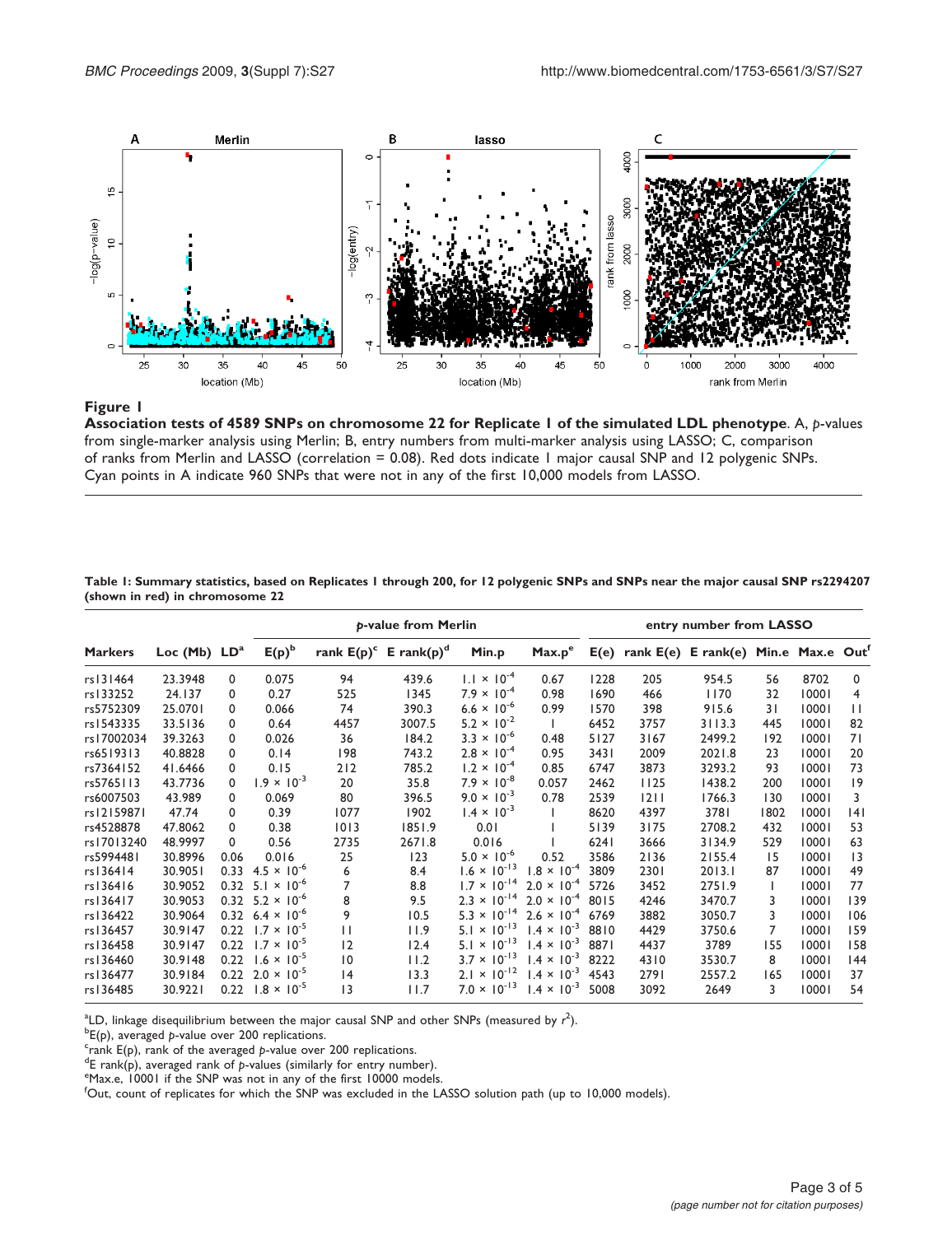solution path, which happened in 114 out of 200 replicates. In 84 out of the remaining 86 replicates, one of three nearby SNPs entered first: rs8137034 (42 times), rs2294208 (34 times), and rs5998330 (8 times). Ranks of these four SNPs including the major causal SNP were 5.3, 57.2, 334.1, 1174 on average for 200 replicates [\(Table 1\)](#page-2-0). Because these nearby SNPs were highly correlated with the causal SNP, once they were included as predictors the causal SNP became a predictor much later (with average rank 5.3). In contrast to single-marker analysis in which the top 15 SNPs with smallest  $p$ -values were all near the major causal SNP, only 3 SNPs out of these top 15 SNPs were near the major causal SNP and the remaining 12 SNPs were more or less uniformly located ([Figure 1B](#page-2-0)). For Replicate 1 ([Figure 1A](#page-2-0)), 960 SNPs that were excluded from the LASSO analysis (cyan points) included these neighboring SNPs. This was consistent across all 200 replicates: all 14 neighboring SNPs were sometimes excluded from the LASSO solution path. For example, SNP rs136457 was excluded from the LASSO path in 159 out of 200 replicates even though its average rank from single-marker analysis was 11.9 [\(Table 1\)](#page-2-0). Overall, we have not found much consistency between ranks from Merlin and those from LASSO (correlation = 0.07 across all 200 replicates and correlation = 0.08 in replicate 1, shown in [Figure 1C](#page-2-0)).

## Conclusion

In this paper, we applied single-marker analysis using Merlin and multi-marker analysis using LASSO to the simulated LDL phenotype data on chromosome 22. Single-marker analysis using Merlin correctly provided statistically significant association of the major causal SNP rs2294207 with p-value less than  $6.9 \times 10^{-13}$  for all 200 replicates. Multi-marker analysis using LASSO also included this causal SNP as the first predictor in 114 out of 200 replicates, indicating the importance of this SNP. When the causal SNP was not included as the first predictor, one of its three neighboring SNPs was included as the first predictor. Merlin declared statistically significant 14 non-causal neighboring SNPs, whereas the first 10,000 models in the LASSO solution paths often excluded these 14 SNPs. The 12 polygenic SNPs were less statistically significant than these neighboring 14 SNPs by both Merlin and LASSO analyses, indicating that their effects were too small to be detected. Overall, there was little consistency between the rank orders of the 4589 SNPs provided by Merlin and LASSO.

Our results indicate that Merlin and LASSO analyses provide different results. We observe that LASSO typically included 3 SNPs near the causal SNPs out of the 15 SNPs that showed very strong association from

Merlin and excluded the remaining SNPs from the LASSO path (up to the first 10,000 models). This may be useful because these neighboring SNPs are not causal. We expected that LASSO would provide better results for the 12 polygenic SNPs. However, this may not have occurred because the strength of their effects was much smaller than the effect of the major causal SNP; thus, for this data set the phenotype appears to be influenced by a single SNP, in which case single-marker analysis will perform better than multi-marker analysis. Hence, our results are inconclusive in terms whether the LASSO analysis provides additional information.

The relative advantage of multi-marker analyses over single-marker will depend on the underlying disease model. Other penalized least-squares methods may provide results more similar to single-marker analysis than LASSO. Ridge regression (penalized regression with L2 penalty) shrinks the coefficients of correlated predictors toward each other, so they borrow strength from each other. In the extreme case of  $k$  identical predictors, they each get identical coefficients with  $1/k<sup>th</sup>$  the size that any single one would get if fit alone. On the other hand, LASSO (with L1 penalty) is somewhat indifferent to very correlated predictors and will tend to pick one and ignore the rest. The elastic net regression (penalized regression with a convex combination of both penalties) can have the advantages of both ridge and LASSO [[8](#page-4-0)]. We suspect that LASSO may provide better inference for diseases with multiple causal SNPs that are not in LD. For other cases (i.e., diseases with multiple causal SNPs in LD), ridge, elastic net, or haplotype analysis may provide better inference. Further investigation is needed.

## List of abbreviations used

GAW16: Genetic Analysis Workshop 16; LASSO: Least absolute shrinkage and selection operator; LD: Linkage disequilibrium; LDL: Low-density lipoprotein; MAF: Minor allele frequency; SNP: Single-nucleotide polymorphism.

## Competing interests

The authors declare that they have no competing interests.

## Authors' contributions

YJS conceived the study, carried out association and LASSO analyses, and drafted the manuscript. TKR carried out all phenotype adjustments. GS developed the concept and set up genotype and map files in the appropriate formats. CCG acquired the data and carried out quality control of the genotypes. DCR participated in the design of the study, helped to draft the manuscript